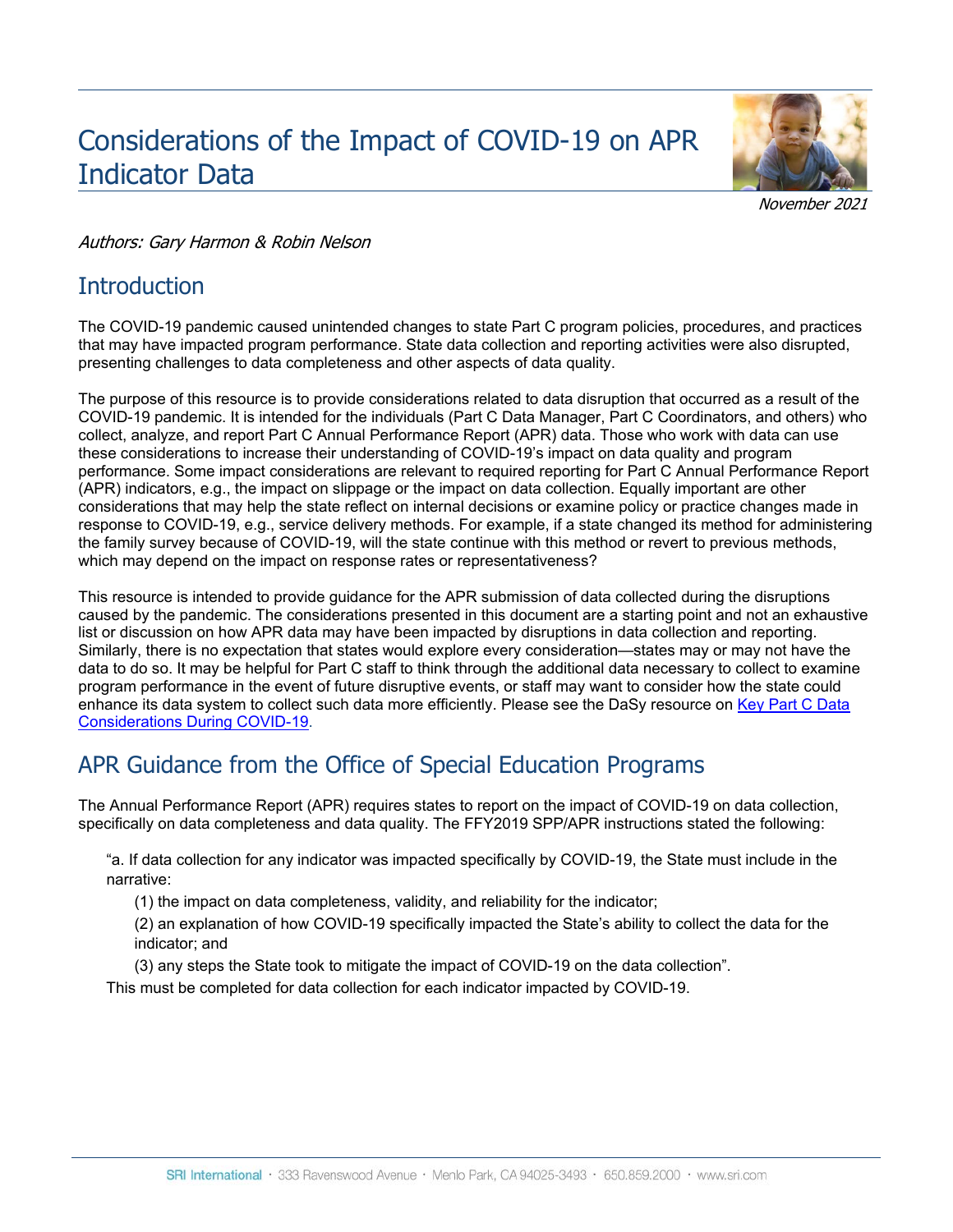## APR Considerations During the COVID-19 pandemic

#### **This resource is divided into two sections:**

- General APR Considerations: Data considerations that may apply across multiple indictors.
- Specific APR Indicator Considerations: Data considerations that are specific to each indicator.

Within each section, there are considerations that apply to both data collection and data quality as well as program performance.

### General APR Considerations related to COVID-19 pandemic

Two general considerations can help guide analyses to ensure data are of high quality and identify areas for further exploration. Included with each consideration is the language from Office of Special Education Programs (OSEP) Part C Measurement table related to the considerations, where applicable.

1. **Impact of COVID on Data Available:** Due to disruptions in operations, data may not be available for the usual time periods reported on in the APR. In this case, it is important to note that several of the indicators, specifically those on compliance, do not require states to report data for the entire reporting period (12 months). For indicators that do not require data for the full reporting period, the state can select data from a specific time period and describe how they accurately reflect data for the full reporting period. These indicators are listed below.

> **Indicator 1:** Timely receipt of services **Indicator 7:** 45-day timeline **Indicator 8A, 8B, and 8C:** Early childhood transition

**2. Coding for exceptional family circumstances:** Several indicators allow for states to identify the cause of delay as Exceptional Family Circumstances as defined in *34 C.F.R. §303.310(b).*

States need to consider how they have been collecting and documenting exceptional family circumstances through COVID-19 as detailed in OSEP guidance and how that will impact the APR. Some examples of collecting/ documenting considerations:

- Documenting the types of exceptional family circumstances to include additional information on delays specifically due to COVID-19. How will the state report data on delays specific to COVID-19?
- Updating or changing codes and adding comment fields in the state data system to capture the additional information.
- Reporting to OSEP information about the additional family circumstances and the general impact on the data compared to previous APRs.
- Calculating the impact of exceptional family circumstances on specific indicators for the current reporting period and comparing that to previous years' data.
- Reviewing other periods of data disruption in the State's history to see how that impacted data collection and how it was handled for APR reporting (i.e., natural disasters such as hurricanes, floods, or wildfires).
- Considering the availability and use of technology/remote services during this time and how that has impacted families differentially.
- **3. Missing or Incomplete Data:** Disruption due to the pandemic has likely resulted in missing or incomplete data. Patterns of missing data are important to consider as you interpret data:
- Determining how state lead agencies' and/or local programs' closing or pausing services/operations or the inability to connect with families, for short or extended periods, impacted data collection.
- Determining the extent of missing data, which may be greater for some local programs due to differences in rates of COVID-19 and accompanying restrictions.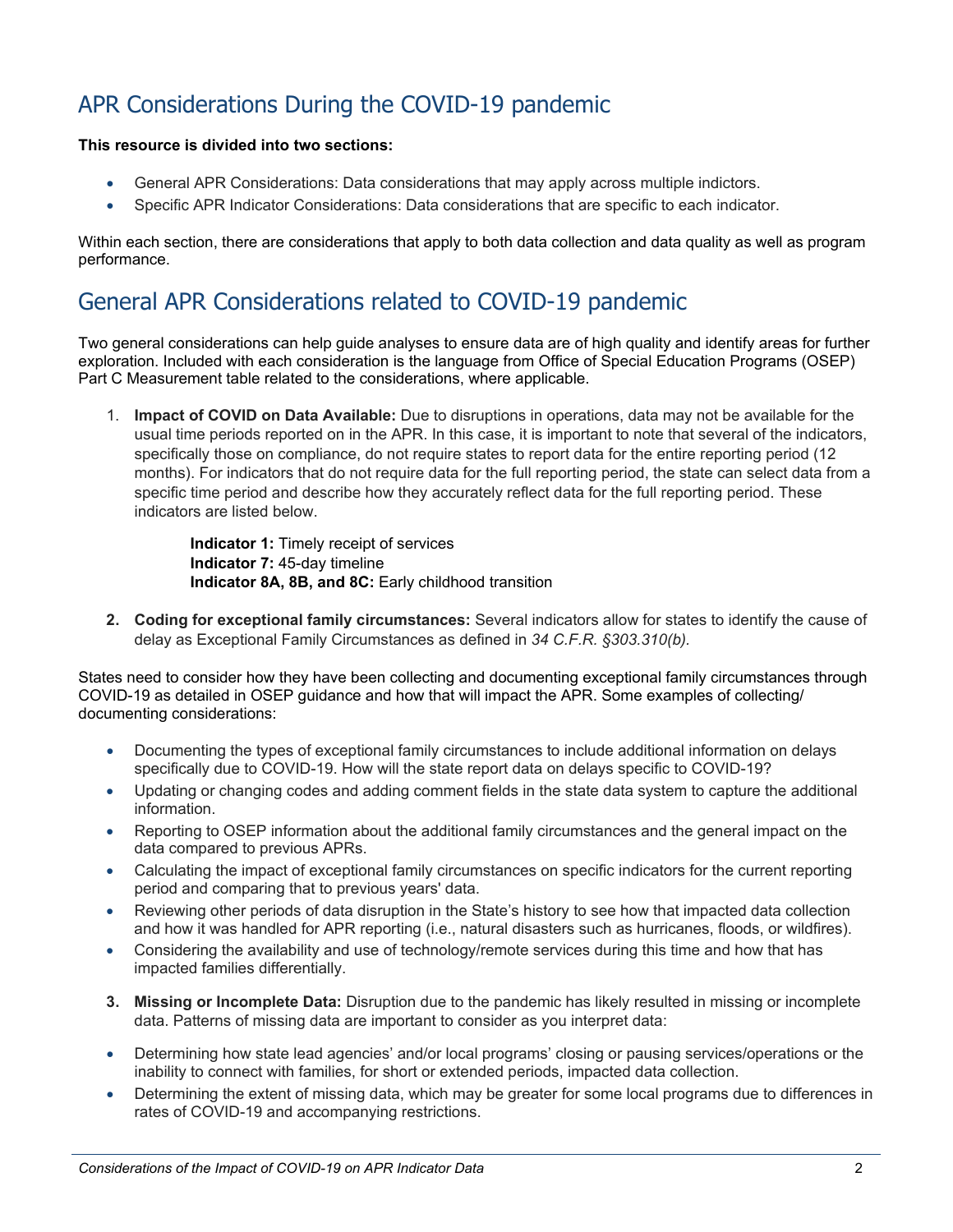- Considering the impact of missing and incomplete data may also be greater for some indicators, (e.g., those that rely on the ability to connect with families, such as child and/or family outcomes).
- Recognizing that the impact of missing or incomplete data may not be constant across the reporting period as circumstances change.
- 4. **Differential Impact of Demographic Characteristics:** It is important to keep in mind the multiple demographic characteristics that may impact data collection, especially data completeness. The impacts of state and local responses to COVID-19 are not necessarily uniform across a state—they may be influenced by local city or county mandates, and those may change over time. Characteristics such as race, ethnicity, income, family status, and/or geographic location may disproportionately impact families' ability to engage in services and may impact multiple indicators, for example, the timely receipt of services. For example, to examine possible service disruptions in rural areas where the transition to telehealth/teleservices was impacted by the availability of internet to families to participate remotely.

## Considerations by APR Indicator

While these considerations for the Part C APR indicators are meant to be comprehensive, each program should consider its own data and how circumstances related to data disruption have caused an impact beyond what is presented below. There may be one or more indicators within a state impacted by state-specific changes in practices and/or data collection methods. For indicators where such changes occurred, an analysis of an entire year of data may not yield substantial differences in performance from the previous year. The state may uncover differences upon disaggregating the data by the time period for the original practice/method vs. the time associated with the change in practice/method. Although slippage may not have occurred, the analysis may be able to shed light on the patterns of results to come and inform state decisions on whether to maintain or change the practice/method.

For each of the indicators below there are examples of the types of data that states may collect, analyze and report either to OSEP or for program improvement.

### **Indicator 1: Timely Receipt of Services**

States may want to consider the following when preparing Indicator 1 data:

- Number of Individual Family Service Plans (IFSPs) in draft status or on pause when state and/or local offices were temporarily paused or services changed/suspended and the impact on service start date.
- Impact of delayed service start for IFSPs (i.e., all IFSP's that were completed before the State temporarily pausing or suspending services or changing service delivery model (e.g., shifting to virtual).
- Challenges related to temporary pausing or suspending of activities and services generally impacted noncompliance in the state, especially if there are geographic differences (e.g., services continued uninterrupted in one part of the state, while not in another).
- Impact of COVID-19 on timely correcting previously identified noncompliance, including delays in corrective action plans and measures.
- Additional challenges related to distributing and ensuring access to technology for families to participate in services remotely that may have impacted new service start dates.

### **Indicator 2: Settings**

States may want to consider the following when preparing Indicator 2 data:

- Impact of COVID-19 on Part 618 data already submitted and future submissions and how that may vary over time with the pandemic.
- Changes made to the state data system or data collection processes to capture virtual and distance settings for delivery of services.
- How virtual settings will be reported, including explanations for any changes observed from previous years' data (e.g., changes in number of virtual services).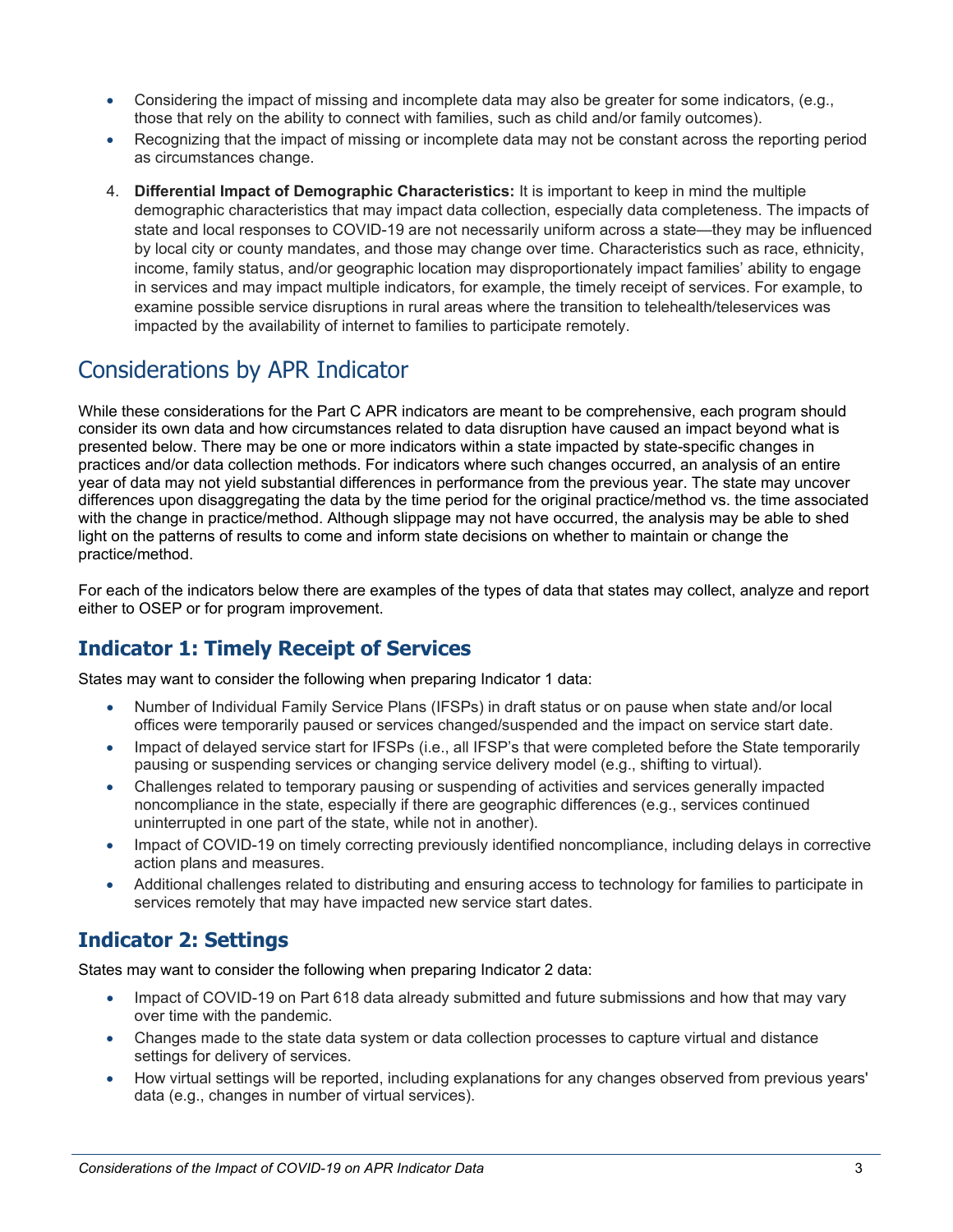### **Indicator 3: Early Childhood Outcomes**

States may want to consider the following when preparing Indicator 3 data:

- Missing or incomplete data for entry and/or exit ratings, the impact on representativeness, particularly if there is bias as a result of missing or incomplete data.
- Modifications to child outcomes data collection procedures with new evaluation and service delivery approaches.
- Limitations in gathering information from multiple sources and across multiple settings.
- Analyses on whether COVID-19 impacted outcome results (e.g., comparing results for pre-COVID vs. COVID time periods, comparing results based on assessment approaches/ tools used pre-COVID vs. virtual approaches during COVID, or examining results based on types and amount of service).
- How to calculate "six months in services" for children/families that were on hold or suspended services for some period. Refer to OSEP guidance in the [COVID Supplemental Fact Sheet.](https://www2.ed.gov/about/offices/list/ocr/frontpage/faq/rr/policyguidance/Supple%20Fact%20Sheet%203.21.20%20FINAL.pdf)

#### **Indicator 4: Family Outcomes**

States may want to consider the following when preparing Indicator 4 data:

- The impact, if any, if timeframes were changed for data collection (e.g., either the timing of the survey distribution or how long the survey is available for completion).
- Representativeness of data across key factors like geographic region of the state, race and ethnicity, program, and/or age of the infant or toddler.
- Changes in approach/methods to administer a family survey and collect family data (e.g., changes in hand delivering a survey during a home visit vs. administering the survey online vs. a mixed-mode approach).
- Differences in response rates associated with different methods.
- Differences in the representativeness of the respondents associated with different methods.
- Differences in family outcomes associated with different methods of service delivery.

### **Indicators 5 & 6: Child Find: Birth to One and Birth to Three**

States may want to consider the following when preparing Indicator 5 & 6 data:

- Ongoing monitoring of referral and program eligibility to understand and address trends.
- Engagement with local programs and families to understand changing trends in the percentage of children with IFSPs compared to previous periods of data and prepare an explanation.
- Changes in the number of referrals on enrollment/ movement from referral to IFSP (see [DaSy Child Find](https://dasycenter.org/part-c-child-find-funnel-chart-tool/#:%7E:text=The%20Child%20Find%20Funnel%20Chart,within%20a%20specified%20time%20span.)  [Funnel Tool](https://dasycenter.org/part-c-child-find-funnel-chart-tool/#:%7E:text=The%20Child%20Find%20Funnel%20Chart,within%20a%20specified%20time%20span.) for assistance).

### **Indicator 7: 45-Day Timeline**

States may want to consider the following when preparing Indicator 7 data:

- Number of children and families referred and undergoing initial assessment and evaluation when state and/or local offices were temporarily paused or services were changed/suspended, and the impact on holding timely initial IFSP meetings.
- Impact of referrals while states were temporarily pausing or changing the method of delivering services, including state and local program changes on assessment and evaluation procedures (e.g., how the state conducted standardized assessments typically done in person, such as the BDI-2).
- Shut down or suspended activities and services, generally impacted noncompliance in the state, especially if geographic differences (i.e., services continued in one part of the state, while paused in another).
- COVID-19 impact on timely correcting previously identified noncompliance, including delays in corrective action plans and measures.
- Additional issues related to holding timely IFSP initial meetings virtually, including challenges related to distributing and ensuring access to technology for families to participate in IFSP meetings.
- Changes made to eligibility, including whether the state had any procedures for provisional eligibility or interim (or provisional) IFSPs.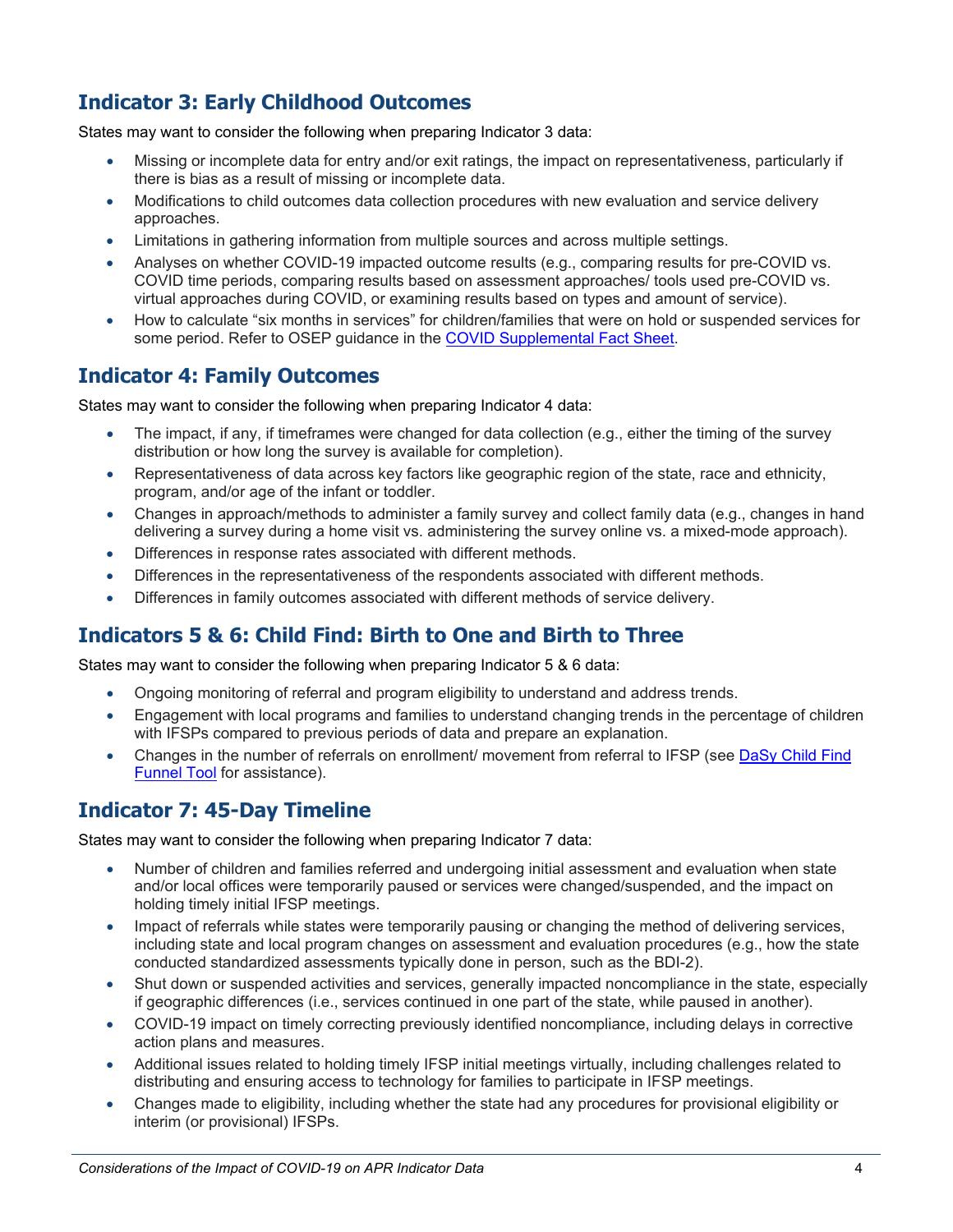### **Indicator 8: Early Childhood Transition**

States may want to consider the following when preparing Indicator 8 data:

- Impact of delayed or canceled IFSP meetings due to COVID-19, particularly relating to the timely development of transition steps and services.
- Issues related to holding IFSP meetings virtually, including challenges related to distributing and ensuring access to technology for families to participate in IFSP meetings relating to transition planning.
- Impact of changes to the methods and/or timelines for notifications to the state education agencies (SEAs) and local education agencies (LEAs).
- Impact of changes to the timelines and/or methods for conducting transition conferences (e.g., holding transition conferences virtually, availability of the LEA to participate).
- Changes made to the state data system or data collection processes to capture the inability to hold transition conferences due to COVID-19.
- Impact of COVID-19 on timely correcting previously identified noncompliance, including delays in corrective action plans and measures.

### **Indicator 9: Resolution Meetings Resulting in Written Settlement Agreements**

States may want to consider the following for Indicator 9 data:

- Increase in number of due process hearing requests, due to COVID-19, which could increase resolutions meetings. States must determine whether baseline and targets will be needed, i.e., when the number of resolution sessions reaches 10 or greater.
- OSEP guidance in [IDEA Part C Dispute Resolution Procedures in the COVID-19 Environment.](https://www2.ed.gov/policy/speced/guid/idea/memosdcltrs/qa-dispute-resolution-procedures-part-c.pdf)

#### **Indicator 10: Percentage of Mediations Resulting in Mediation Agreements**

States may want to consider the following for Indicator 10 data:

- Increase in number of mediation requests, due to COVID-19, states must determine whether baseline and targets will be needed, i.e., when the number of mediation sessions reaches 10 or greater.
- OSEP guidance in [IDEA Part C Dispute Resolution Procedures in the COVID-19 Environment.](https://www2.ed.gov/policy/speced/guid/idea/memosdcltrs/qa-dispute-resolution-procedures-part-c.pdf)

#### **Indicator 11: State Systemic Improvement Plan (SSIP)**

States may want to consider COVID-19's impact on data collection and data quality related to these SSIP aspects: The State-identified Measurable Result (SiMR)

- Additional data that demonstrates progress toward the SiMR
- Implementation and/or evaluation of infrastructure improvement activities
- Implementation of evidence-based practices
- Evaluation of fidelity of implementation and/or practice change
- Implementation of other improvement activities, such as professional development activities or revisions to policies/procedures
- Engagement of stakeholders
- Scaling up efforts in implementation

## Conclusion and Next Steps

This resource contains general Part C APR considerations; each state will have unique circumstances to consider when looking at COVID-19 impacts. When possible, states should gather additional quantitative and qualitative data that provide context to the results and informs further analyses. Potential next steps may include sharing data with program staff and stakeholders, compiling feedback and suggestions, and determining the implications for policy and practice. Additionally, DaSy technical assistance providers are available to support your work.